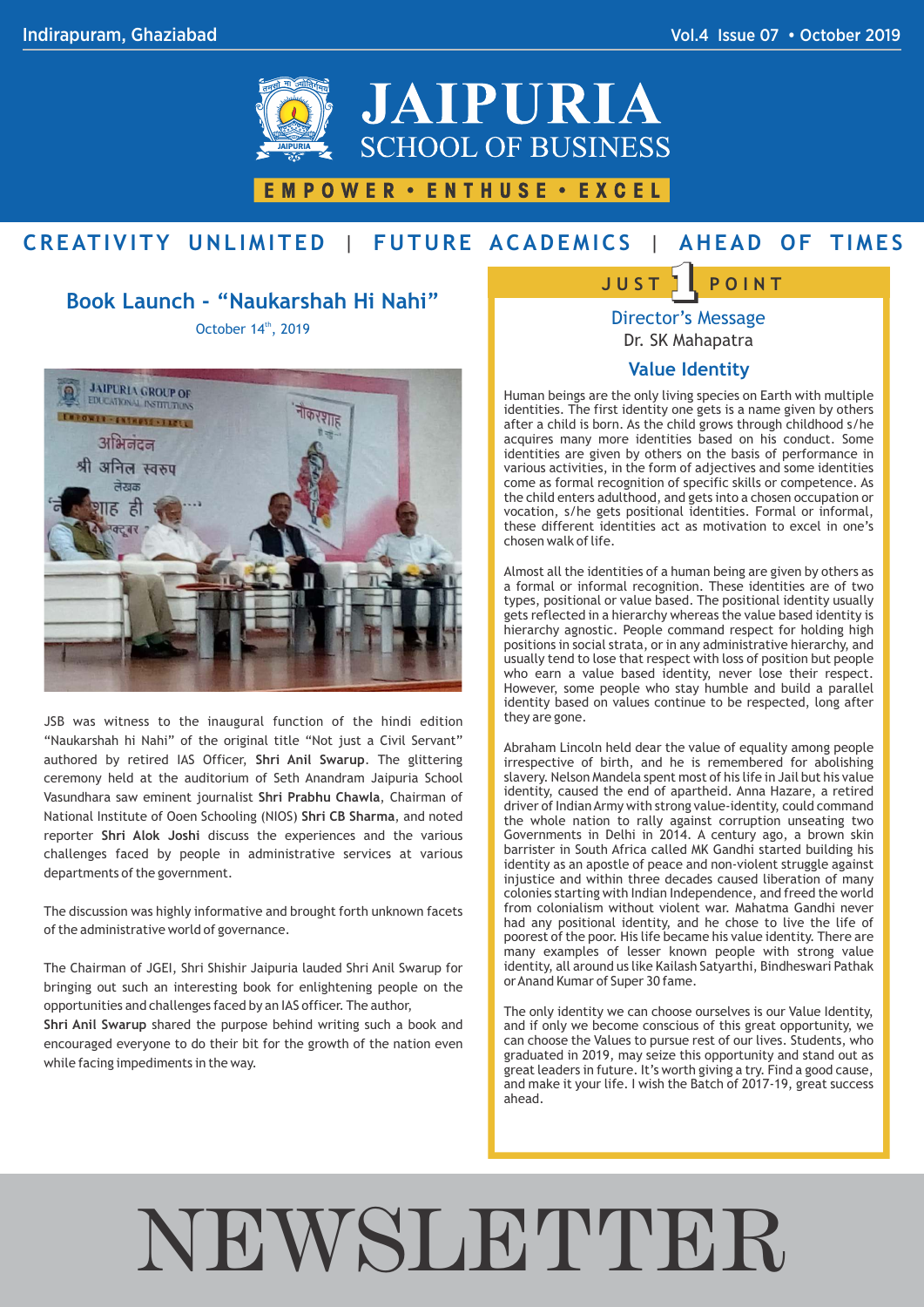



**a practice where art, science, and craft meet"**

**Henry Mintzberg**

**"The true measure of the value of any business leader and manager is performance.**

**Brian Tracy**

**"Good management is the art of making problems so interesting and their solutions so constructive that everyone wants to get to work and deal with them."**

**Paul Hawken**

## **Seminar on Artificial Intelligence in Finance: Functions and Roles of RBI** October 14th, 2019

The Finance department of **Jaipuria School of Business** organised a Students'Seminar **on Artificial intelligence and RBI policy** on 04, October 2019.

Eight panelists (students) presented their views and the latest development in the field of their interest. The seminar was very knowledgeable and enriching as the session witnessed the interaction between participants, presenter and faculty members.

The session also included valuable insights from Dean and finance faculty members.

**Dr Santosh** and **Dr Ajay** concluded by encouraging students to take initiative to organize similar discussion session in the future.



## **Students attend AICTE Event "KAISE KARENGE"** October 21st, 2019

Students of batch 2019 along with Dr.Vartika Chaturvedi and Professor KP Kanchana attended a theatre play, "Kaise Karenge" held at the AICTE auditorium in Vasant Kunj. The play's original and fresh light-hearted concept on multiple personality disorder makes it stand unique in the entertainment field. The cast of the play included Darsheel Safary (from the National Award Winning Film Taare Zameen Par)

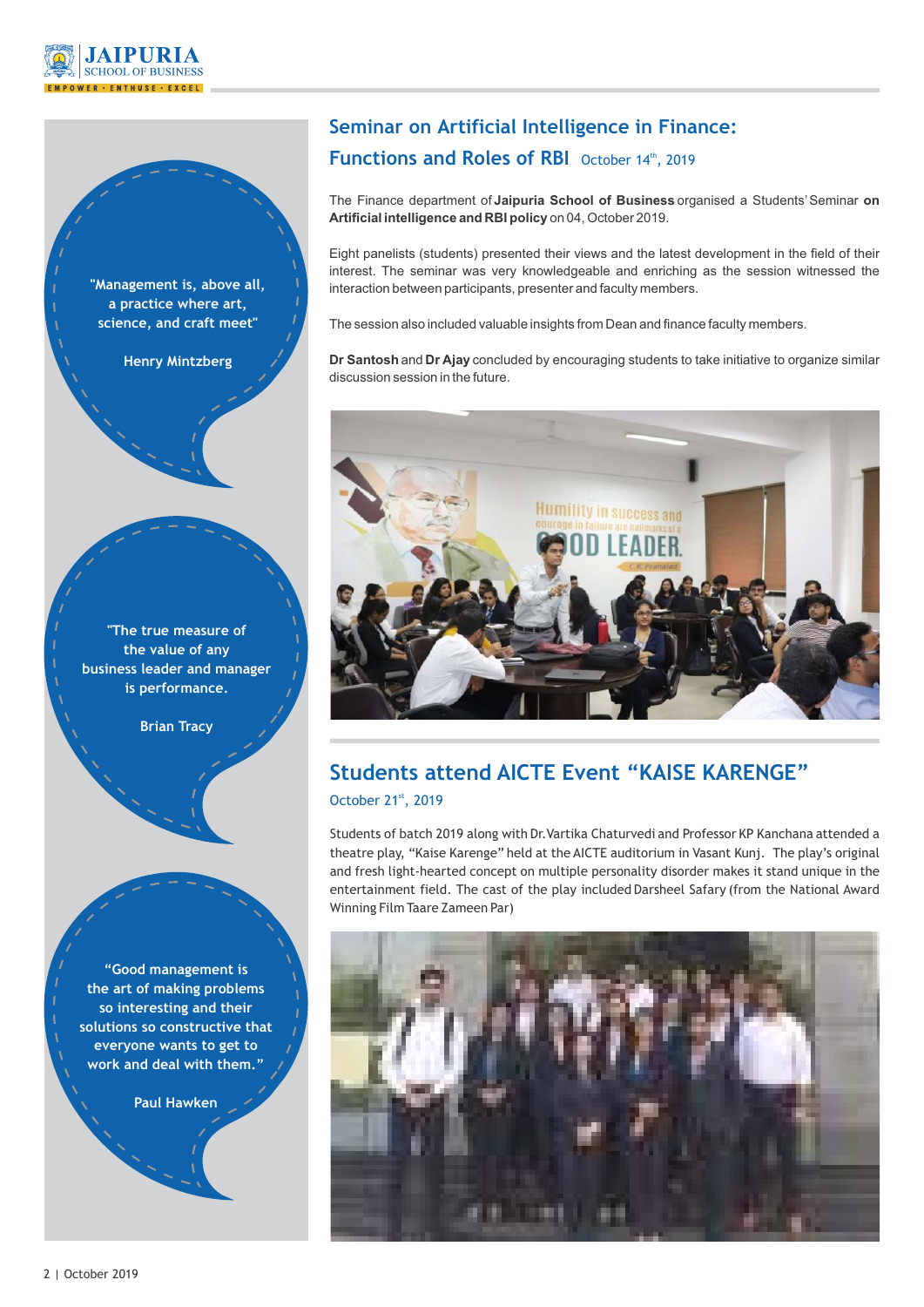



#### **Sharing the Gift of Joy** October 24th, 2019

On the occasion of Diwali, the festival of lights and happiness, Centre for Change and Development, JSB, led by Dr. Nitin Kr. Saxena along with all faculty, staff, and students took a social initiative to celebrate Diwali with more than a hundred underprivileged children based in and around the NCR. The students distributed food packets to the children and had fun with them. The noble act helped bring smiles to these not-so-privileged children's faces and helped magnify the essence of celebration of this great event.

## **CSR 2019**

October 10th, 2019

**Dr Timira Shukla , Dean (Academics), chaired a technical session on the inaugural day at the 2-day International Conference on Corporate Social Responsibility and Sustainable Development organised by Society for Education & Research Development. The event was held at the premises of Sharda University.**



## **National Unity Day celerbrated at JSB**

#### October 31st, 2019

National Unity Day is celebrated every year on 31st October to commemorate the birth anniversary of **Sardar Vallabhbhai Patel**. It is also known as **Rashtriya Ekta Diwas**.

It was celebrated for the **first time in 2014** with the aim to pay tribute to the '**Iron man of India**' who is recognized as the real unifier of India for his colossal contribution to integrate and make India an united (Ek Bharat) and an independent nation.

On the occasion of Sardar Patel's 144th birth anniversary, Faculty and staff members along with students of **JSB** administrated a national unity pledge.

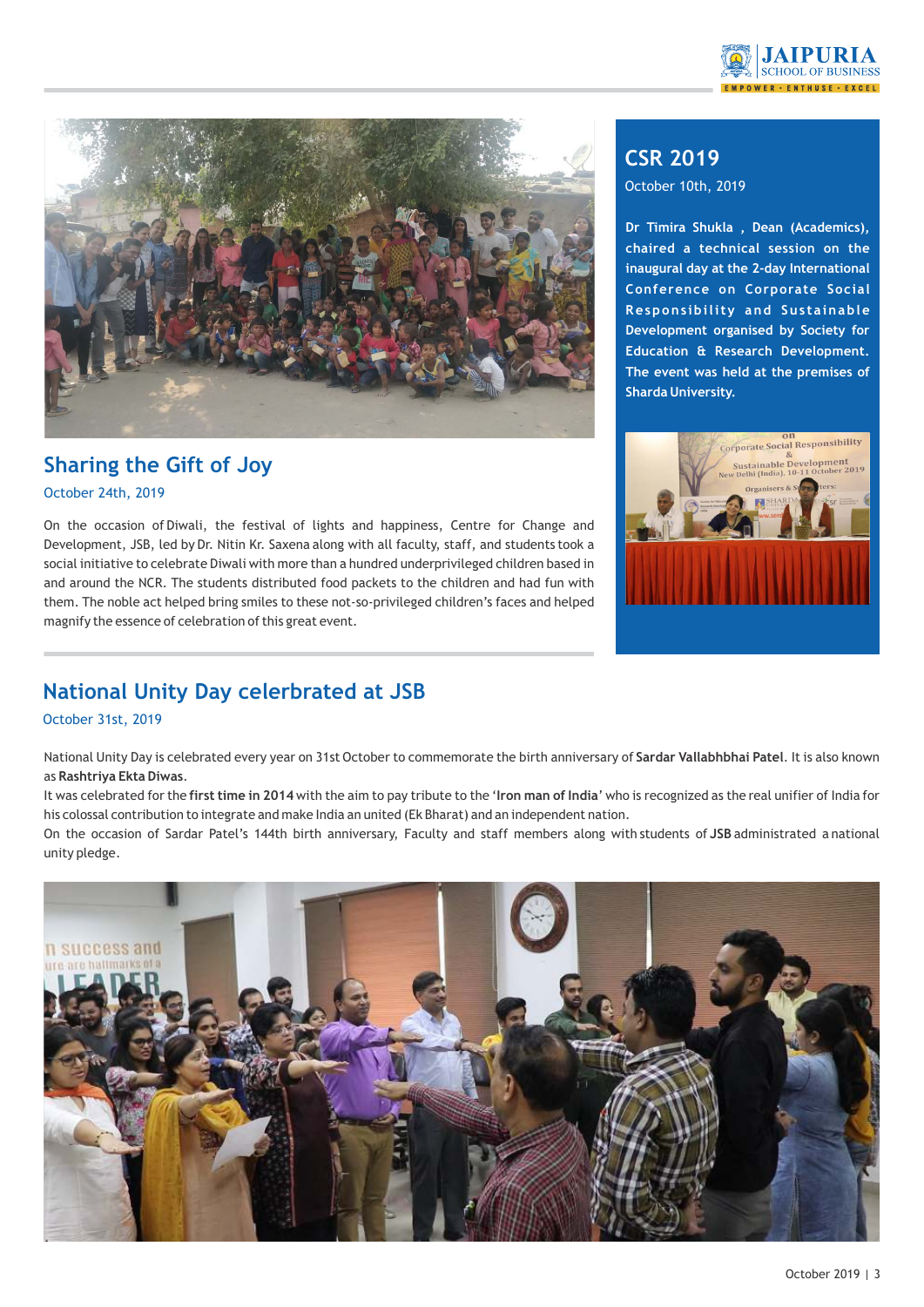

## **Round Table@ SHRM**

#### October 11th, 2019

The rate at which business environment is changing due to globalization and digitization, it has become imperative to keep updating HR courses to reflect these changes so that students can be productive on the job from day one. There is a need for new skills development and teaching methodologies that involve work related approaches. It is agreed by all that greater academia and industry interaction is vital for making the HR curriculum relevant. At the same time the challenge remains that unless research fulfills some industry need or requirement it remains purely theoretical and cannot be used to improve systems and processes thereby possibly becoming irrelevant to the practicing professional.



To shed further light on this challenge and others, SHRM brought across esteemed thought leaders of academia to join in a spirited and stimulating discussion on "The Future of HR: Aligning HR Academics to contemporary HR practices" to examine current practices and throw up exciting new idea that will benefit the generation of students on the cusp of joining the corporate world. Dr SK Mahapatra, Director attended this Round Table discussion as a panel speaker at an event held at the Taj Palace on 11th October 2019.

News from Centre for Life Long Learning

Ms Lalita Tyagi, Librarian, JSB attended the Annual DelNet Lecture and Indo-US dialogue on Emerging Challenges in Library Services at a programme held on October 7, 2019

Ojas – the in-house biennial publication of Jaipuria School of Business is now indexed on J-Gate, the e-journal database

#### **News from Centre for Life Long Learning**

Ms Lalita Tyagi, Librarian, JSB attended the Annual DelNet Lecture and Indo-US dialogue on Emerging Challenges in Library Services at a programme held on October 7, 2019

Ojas – the in-house biennial publication of Jaipuria School of Business is now indexed on J-Gate, the e-journal database